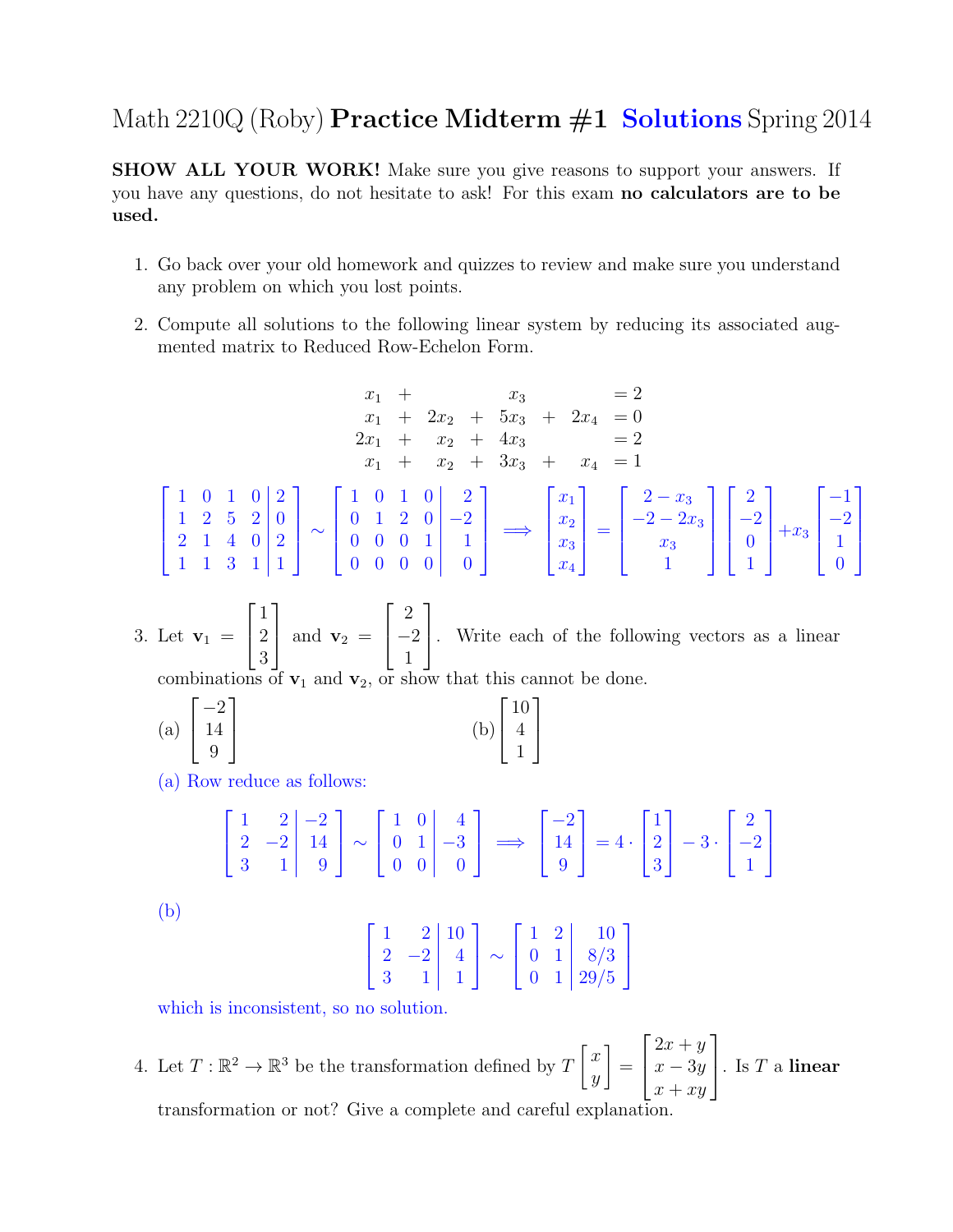We compute 
$$
T\begin{bmatrix} 1 \\ 1 \end{bmatrix} = \begin{bmatrix} 3 \\ -2 \\ 2 \end{bmatrix}
$$
 while  $T\begin{bmatrix} 2 \\ 2 \end{bmatrix} = \begin{bmatrix} 6 \\ -4 \\ 6 \end{bmatrix} \neq 2 \cdot T\begin{bmatrix} 1 \\ 1 \end{bmatrix}$ , so T is not linear.

5. Perform the indicated matrix operations, where  $A =$  $\begin{bmatrix} -1 & 2 \\ 1 & 3 \end{bmatrix}$ ,  $B =$  $\begin{bmatrix} -1 & 0 & 4 \\ 2 & 1 & 0 \end{bmatrix}$  $C = \begin{bmatrix} 2 & 4 & -1 \end{bmatrix}$ , and  $D = \begin{bmatrix} -2 & -3 \end{bmatrix}$ . If any operation is not possible, explain why.

a) 
$$
A^2 \begin{bmatrix} 3 & 4 \\ 2 & 11 \end{bmatrix}
$$
 b)  $B^T A \begin{bmatrix} 3 & 4 \\ 1 & 3 \\ -4 & 8 \end{bmatrix}$  c)  $DAB \begin{bmatrix} -25 & -13 & -4 \end{bmatrix}$ 

d) BC Incompatible dimensions:  $2 \times 3$  and  $1 \times 3$ . e)  $D^3$  Ditto:  $1 \times 3$  and  $1 \times 3$ .

6. Let  $R$  be the linear transformation on two-dimensional real vectors that multiplies the vector components by 2. Let S be the linear tranformation which projects vectors onto the first coordinate (i.e., the x-axis). Let  $T$  be the linear transformation which rotates a vector by  $\pi/2$  radians.

a) Write a matrix for the composite linear tranformation which performs R, then S, then T (in that order)

For each transformation, compute its action on the standard basis  $e_1$  =  $\lceil 1 \rceil$ 0 1 and  $e_2 =$  $\lceil 0$ 1 1 , and write the images as the columns of the matrix. This leads to

$$
R = \begin{bmatrix} 2 & 0 \\ 0 & 2 \end{bmatrix}, \quad S = \begin{bmatrix} 1 & 0 \\ 0 & 0 \end{bmatrix}, \quad \text{ and } T = \begin{bmatrix} 0 & -1 \\ 1 & 0 \end{bmatrix} \implies TSR = \begin{bmatrix} 0 & 0 \\ 2 & 0 \end{bmatrix}.
$$

b) use your answer to the prevous part to compute the image of the vector  $\mathbf{u} =$  $\lceil -3 \rceil$ 4 1 under this composite tranformation.

One easily computes that  $TSR**u**$  =  $\begin{bmatrix} 0 \end{bmatrix}$ −6 1 . Or one can apply each transformation in turn (just based on its geometrical description, if you like) to  $\mathbf{u}$ , getting  $R\mathbf{u} =$  $\lceil -6 \rceil$ 8 1 ,  $SR$ **u** =  $\lceil -6 \rceil$ 0 1 , etc.

c) Is the composite tranformation injective (one-to-one)? You may give your answer in clear English if you feel that no calculation is necessary.

No. One convincing argument is to note that if  $v =$  $\lceil -3 \rceil$ 1 1 , then  $TSR**v** =$  $\lceil -6 \rceil$ 0 1 = TSRu. Or you could state that since the transformation  $S$  always zeroes out the second coordinate of any vector, that the image of any vector only depends on its first coordinate.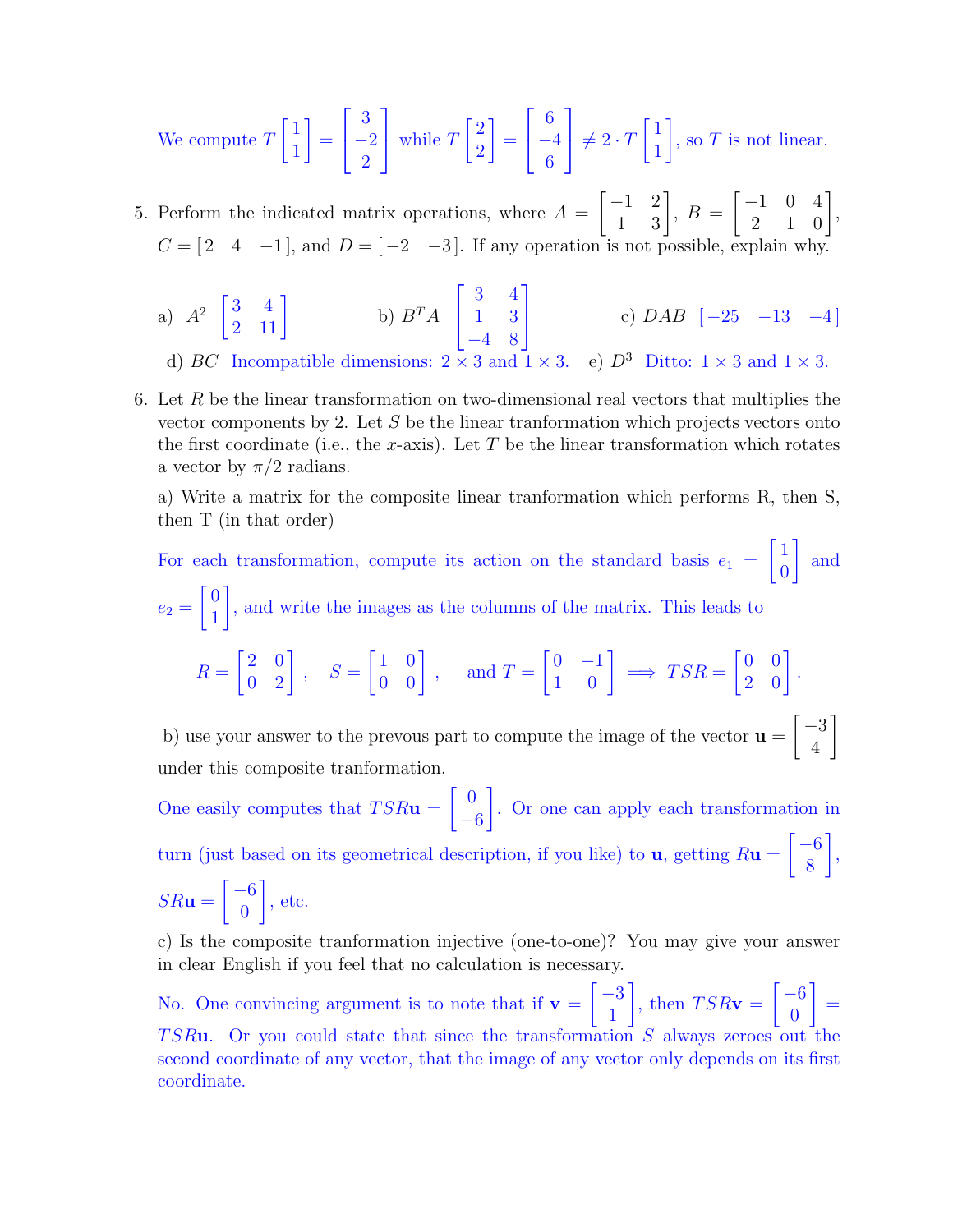- 7. Prove or Disprove and Salvage if possible:
	- (a) If A and B are matrices such that both products  $AB$  and  $BA$  are defined, then A and B must be square matrices of the same size.

False. Let 
$$
A = \begin{bmatrix} 1 & 0 & 0 \\ 0 & 1 & 0 \end{bmatrix}
$$
 and  $B = \begin{bmatrix} 1 & 0 \\ 0 & 1 \\ 0 & 0 \end{bmatrix}$ .  
Then  $AB$  and  $BA$  are both defined, since either are the number of

Then AB and BA are both defined, since either way the number of columns in the first factor equals the number of rows in the second. (Note that the entries are irrelevant here; only the dimensions matter.)

- (b) If A, B, and C are matrices such that  $AB = AC$ , then  $B = C$ . False. Let A  $\begin{bmatrix} 1 & 0 \\ 0 & 0 \end{bmatrix}$ ,  $B =$  $\begin{bmatrix} 1 & 2 \\ 3 & 4 \end{bmatrix}$ , and  $C =$  $\begin{bmatrix} 1 & 2 \\ 5 & 6 \end{bmatrix}$ . Then  $AB = AC =$  $\begin{bmatrix} 1 & 2 \\ 0 & 0 \end{bmatrix}$ , but  $B \neq C$ .
- (c) If T is a linear transformation, then  $T(\mathbf{0}) = \mathbf{0}$ . True. See proof in text.
- (d) If two vectors in  $\mathbb{R}^n$  are linearly dependent, then they both lie on the same line through the origin.

True. Let  $c\mathbf{v} + d\mathbf{w} = 0$ , where **v**, **w** are vectors and  $c, d \in \mathbb{R}$  are not both zero; WLOG (without loss of generality) say  $d \neq 0$ . Then we can write  $\mathbf{w} = \frac{-c}{d}$  $\frac{-c}{d}$ **v**, so **w** is a scalar multiple of  $v$ , and must lie on the line through  $v$  and the origin. (In the special case that  $\mathbf{v} = 0$ , then  $\mathbf{w} = 0$  as well, and the statement clearly holds.)

(e) If A is **any**  $k \times k$  matrix, then the block matrix  $\begin{bmatrix} I & 0 \\ A & I \end{bmatrix}$  is invertible. True. By straightfoward matrix calculation we have:

$$
\begin{bmatrix} I & 0 \ A & I \end{bmatrix} \begin{bmatrix} I & 0 \ -A & I \end{bmatrix} = \begin{bmatrix} I+0 & 0+0 \ A+(-A) & 0+I \end{bmatrix} = \begin{bmatrix} I & 0 \ 0 & I \end{bmatrix} = I_{2k}
$$
  
MT, the matrix  $\begin{bmatrix} I & 0 \ 0 & 0 \end{bmatrix}$  is a (two-sided) inverse.

- So by IMT, the matrix  $\begin{bmatrix} I & 0 \\ -A & I \end{bmatrix}$  is a (two-sided) inverse.
- 8. Compute the inverse of each of the following matrices (if they exist). Show your work. (If you use a special formula, state the formula before applying it.) If an inverse does not exist, explain clearly why.

a) 
$$
\begin{bmatrix} 1 & 6 \\ -1 & 2 \end{bmatrix}
$$
 b)  $\begin{bmatrix} 1 & 2 & 0 & 1 \\ 0 & 4 & 1 & 6 \\ 1 & 2 & 1 & 2 \\ -1 & -1 & -1 & 0 \end{bmatrix}$  c)  $\begin{bmatrix} 1 & 2 & 3 & 4 \\ 0 & 1 & 2 & 3 \\ -1 & 0 & 1 & 2 \\ -2 & -1 & 0 & 1 \end{bmatrix}$ 

(a) By the formula for inverting a  $2 \times 2$  matrix, we get

$$
\begin{bmatrix} a & b \\ c & d \end{bmatrix}^{-1} = \frac{1}{ad - bc} \begin{bmatrix} d & -b \\ -c & a \end{bmatrix} \frac{1}{2 - (-6)} \begin{bmatrix} 2 & -6 \\ 1 & 1 \end{bmatrix} = \begin{bmatrix} 1/4 & -3/4 \\ 1/8 & 1/8 \end{bmatrix}.
$$